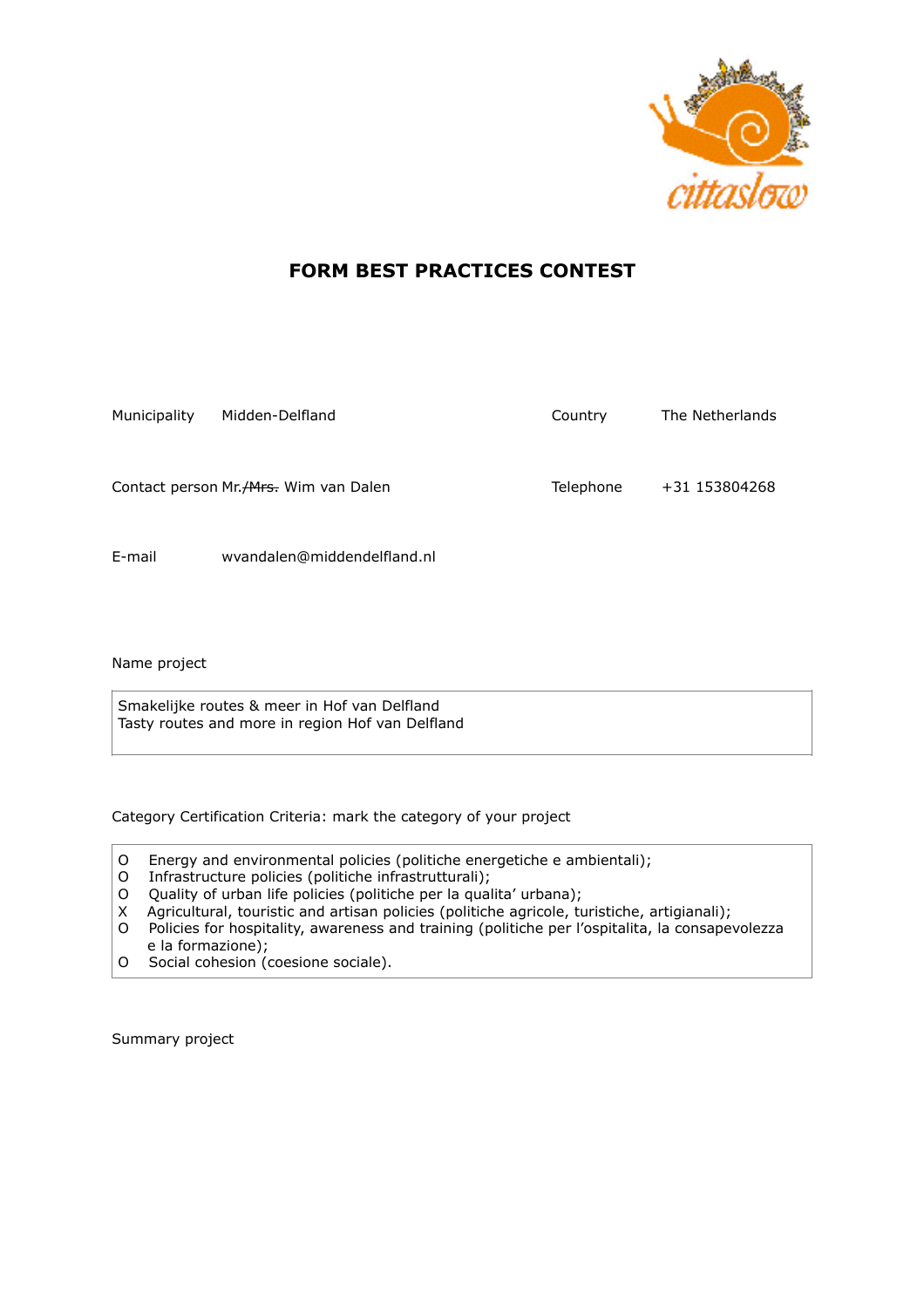

The key point of the project is a book. The book includes three routes for cyclists. The routes go past historic buildings, museums, producers of sustainable and responsible food and restaurants and cafes. In the book are also known markets for local products, activities for children, special addresses for accommodation and fine dining. Eventually, the book contains recipes of old regional dishes. The recipes are intended for local products may be purchased during the bike ride. Examples include quince chutney, curd (traditional Dutch yoghurt), elderberry syrup and grandmother's apple pie. Recreation Entrepreneurs sell the book for  $\epsilon$  5, -. The revenue is paid into a fund. The financial fund is used to create new booklets. The entrepreneurs make a small profit on the sale of the book.

Goal project

The aim of the project is the promotion of the area Midden-Delfland, support home-grown products and the recreation sector and conserve traditional dishes.

Result project

Experience area Midden-Delfland and increase hospitality

Finance (costs and benefits)

Expendable  $\epsilon$  2.000 to make the first version of the book. Expendable time around 50 hours to gather information for the book.

Staff (staff involved and use of time)

About 30 hours to distribute books among entrepreneurs and to collect financial support entrepreneurs. When creating a new book about 40 hours required to collect new information and consult with entrepreneurs.

Additional information (if necessarily)

The province has provided funding for the first edition of the book. Subsequent editions may be paid out of the fund. The entrepreneur buys the book at cost. He sells the book with a small profit.